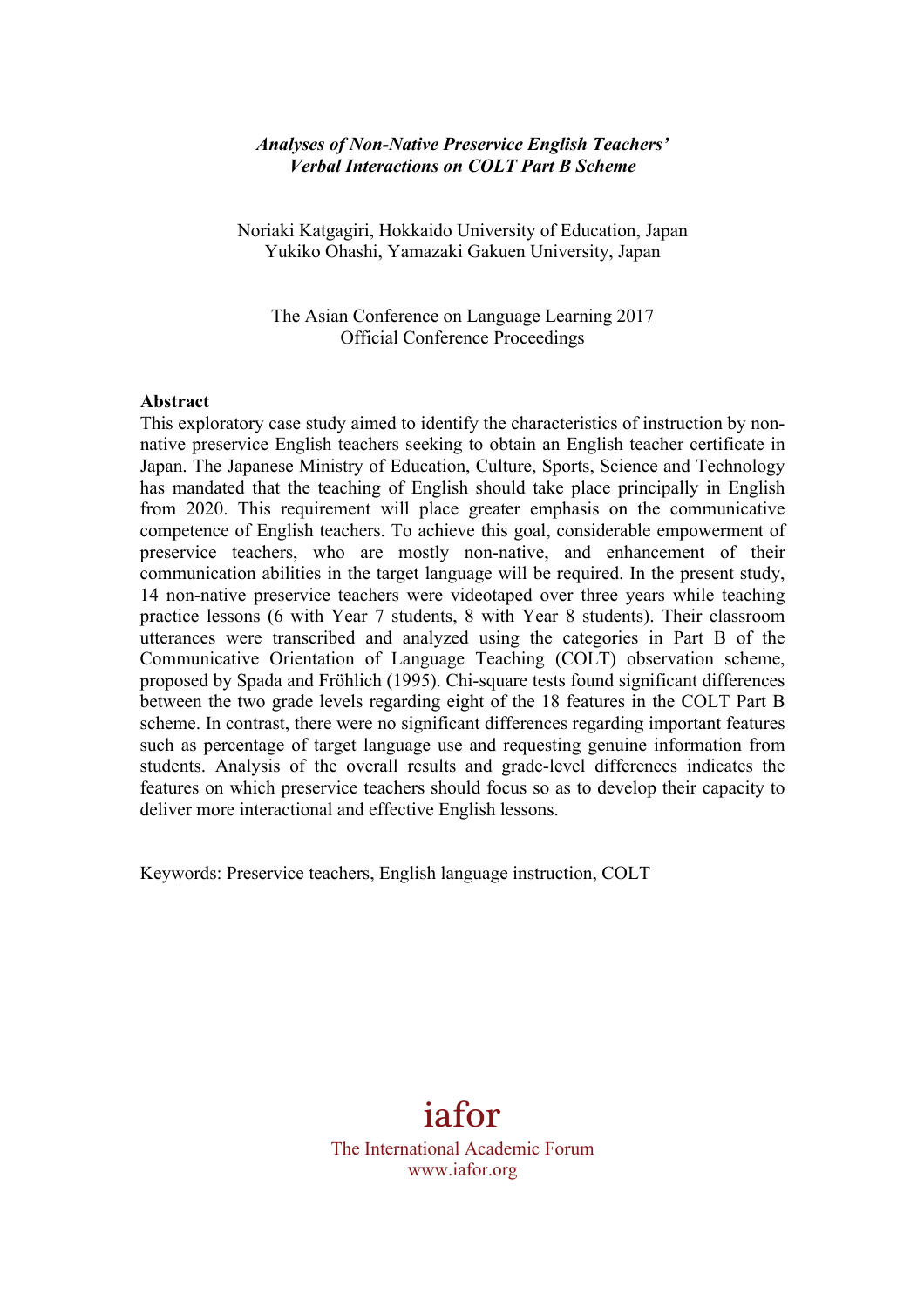# **1 Introduction**

## **1.1 Background**

Thirty years ago, Japan's Ministry of Education, Sport, Culture, Science and Technology (MEXT) declared that communicative English language teaching would be implemented in public secondary schools (MEXT, 1989). However, after the widespread failure of this effort, MEXT made drastic changes in its 2003 English language education reform plan (MEXT, 2003). The current course of study mandates that English classes should be taught principally in English in the upper secondary grades (MEXT, 2013). This mandate will also be implemented in lower secondary grades (i.e., junior high school) in the next course of study, to be implemented in 2021.

The latest available statistics on junior high school English classes indicate that the following percentage of classrooms in each grade uses L2 (i.e., English) for more than half of the class period: Year 7, 72.3%; Year 8, 70.1%; and Year 9, 66.8% (MEXT, 2014). The most recent progress report stated that only 32% of junior high school English teachers claimed to have English language proficiency at level B2 (upper intermediate) or higher as measured by the Common European Framework of Reference for Languages (CEFR) (MEXT, 2017). This situation appears far from the proficiency goal stipulated in the 2003 reform plan that required English language teachers to achieve at least 730 of 990 points on the Test of English for International Communication (TOEIC) (MEXT, 2003). MEXT seems to be aware of these issues since it has acknowledged the need to enhance the abilities of secondary school teachers (MEXT, 2014). However, in one study (Katagiri, 2016), the use of L2 among junior high school in-service English teachers was as low as 63.6% of the class in terms of utterances. Thus, efforts to reform English teaching in Japan are still in progress.

## **1.2 Literature review**

In-class observations are a conventional method of enhancing teacher performance. They are intended to facilitate teachers' professional development through the "reflective cycle" (Wallace, 2001, p. 15), in which teachers' reflection on their teaching practices leads to "increased professional knowledge" (Wallace, 2001, p. 48).

Several frameworks have been developed to guide classroom analysis and subsequent reflection. These include the hierarchical classroom discourse structure (Sinclair & Coulthard, 1975), Flanders's (1970) Interaction Analysis Categories (FIAC), the Foreign Language Interaction System or FLint (Wragg, 1971), the Communicative Orientation of Language Teaching (COLT) observation scheme created by Spada and Fröhlich (1995), and the Self-Evaluation of Teacher Talk framework proposed by Walsh (2006), to name a few. Most of these classroom analysis schemes involve video-recording and coding of teacher–student interactions, and some of them also require transcriptions of interactions between the teachers and the students.

In the past decade, some researchers in Japan have used the COLT scheme for classroom analysis and have found it to be reliable (Aoki, Ishizuka, Yokoyama, Sakai, & Kawai, 2008). COLT has been further developed since its initial creation to enable coding to be manipulated more easily (Katagiri & Kawai, 2015) and effectively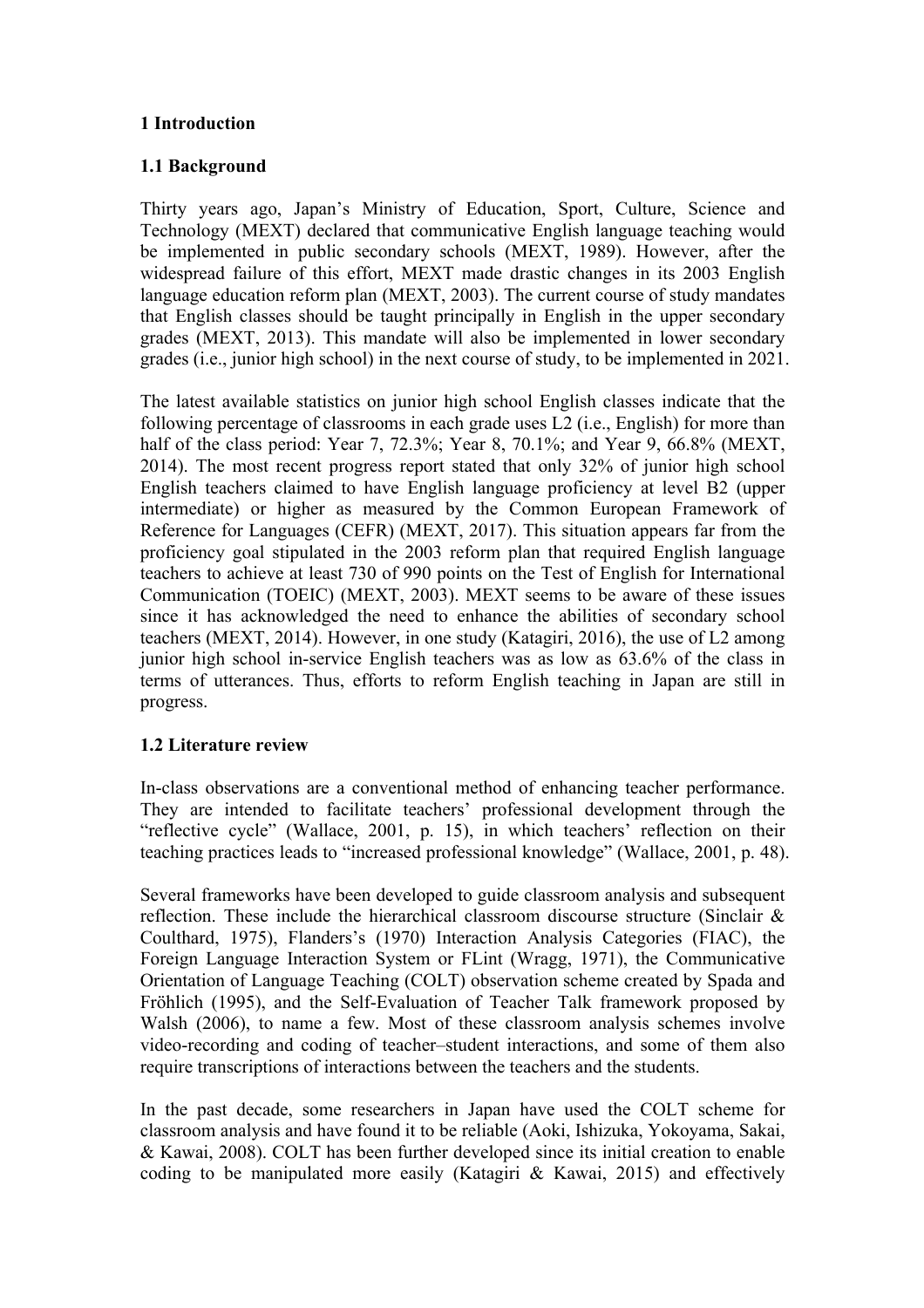(Ishizuka & Ohnishi, 2016). Aoki et al. (2008) examined English classes taught by university teachers using the COLT Part B scheme; Katagiri and Kawai (2015) proposed an application of this scheme that uses numerical coding on tabulated forms to analyze teacher–student interactions; and Ishizuka and Ohnishi (2016) synthesized video-recording of the classes with COLT Part A coding on a web-based interface. However, these studies were limited to in-service teachers. Classroom analyses of preservice teachers have rarely been conducted.

# **1.3 Research questions**

The preceding two sections have described the need for further empowerment of English teachers in Japan and the use of an existing classroom analytical framework. As noted, very little work in this regard has involved preservice teachers. Therefore, we posed the following research questions to guide the present study:

1. What classroom verbal interactions do preservice teachers have with their students? 2. How much do preservice teachers use the target language (L2) when teaching English?

# **2 Materials and methods**

# **2.1 Participants**

Fourteen juniors at a national university of education in Japan participated in our study between 2014 and 2016. They attended a five-week teaching practicum between their first and second semesters. As the final phase of this practicum, they completed a teaching demonstration before the mentor English teacher, principal, head teacher, and other preservice teachers attending the practicum. Six of the 14 participants (two males and four females) taught Year 7 students (the first year in junior high school). and the other eight (two males and six females) taught Year 8 students.

# **2.2 Analysis scheme**

We used COLT Part B (Spada & Fröhlich, 1995) to analyze the preservice teachers' demonstration classes. COLT Part B requires full transcriptions of teacher and student utterances, which were transcribed on a numerical coding spreadsheet (Katagiri & Kawai, 2015) so that we could quantify the preservice teachers' interactions for the purposes of analysis. Table 1 shows the numerical codings of the teachers' verbal interactions, categorized in accordance with COLT Part B features. COLT Part B consists of six categories, with several features contained in each category. The only category that we did not use, since we considered it to be outside the scope of the present study, was off-task activities, which Spada and Fröhlich (1995, p. 67) defined as "verbal interaction which is unrelated to the activity, episode, or overall lesson."

According to Spada and Fröhlich (1995), transcriptions should be coded literally. For example, if we are coding a routine teacher interaction such as "Good morning, everyone," wherein English is the target language (L2), COLT Part B coding would be "L2/minimal." In the numerical coding, L2 would be coded as 2 and "minimal" as 1. This numerical method enables us to quantify the coding for our statistical analyses, the results of which will be presented later.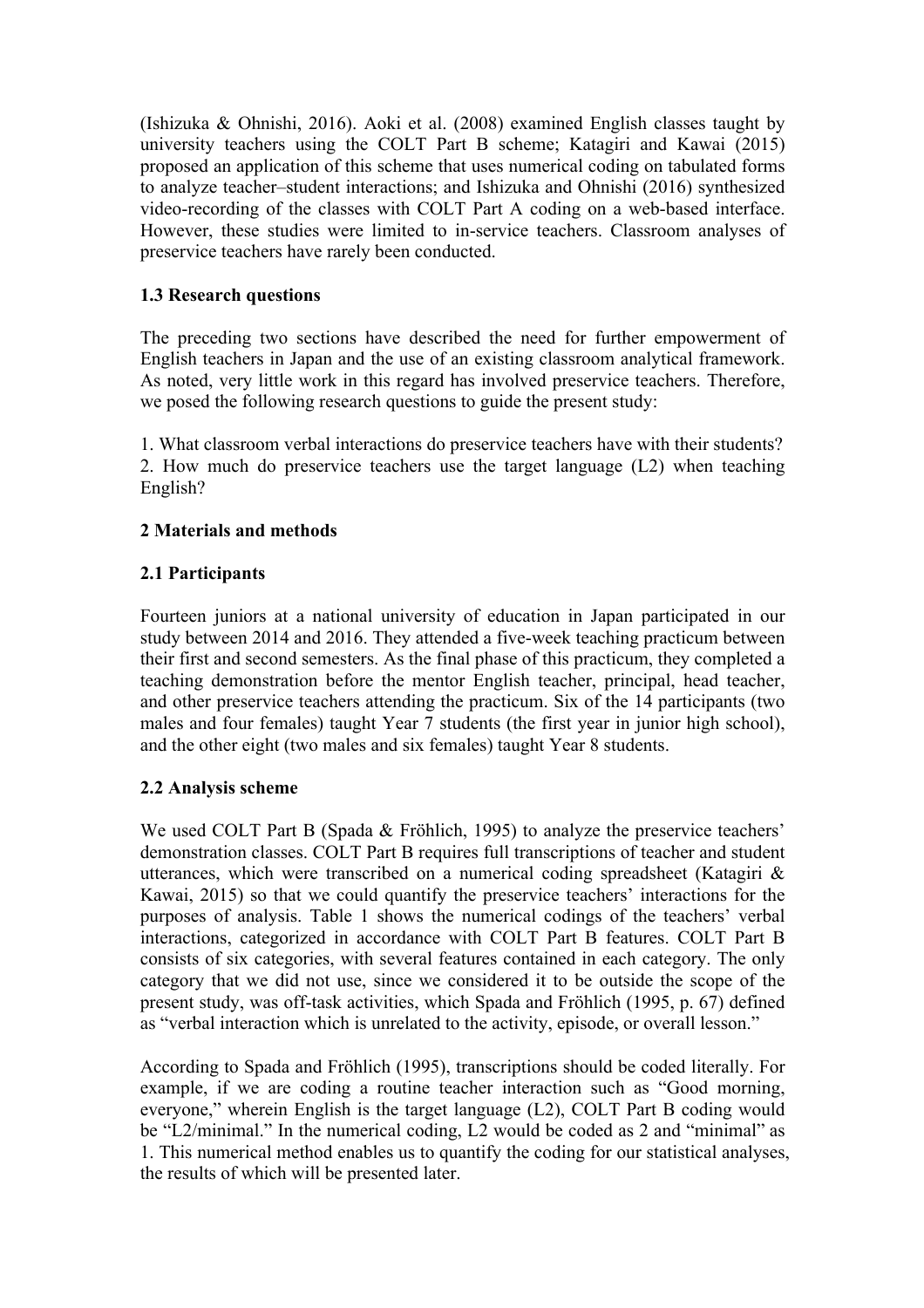|                                             | Tavit T         |                           |                                                                             |                                       |                                    |                                              |  |  |  |
|---------------------------------------------|-----------------|---------------------------|-----------------------------------------------------------------------------|---------------------------------------|------------------------------------|----------------------------------------------|--|--|--|
| Numerical Coding of COLT Part B             |                 |                           |                                                                             |                                       |                                    |                                              |  |  |  |
| TEACHER VERBAL INTERACTION                  |                 |                           |                                                                             |                                       |                                    |                                              |  |  |  |
| Coding<br>number                            | Off task        | Target<br>language<br>use | Information<br>gap                                                          | Sustained<br>speech                   | Reaction<br>form/<br>to<br>message | Incorporation<br>of<br>student<br>utterances |  |  |  |
| $\mathbf{1}$                                | Off<br>task     | L1                        | Giving Info.<br>Predict.                                                    | Minimal                               | Form                               | Correction                                   |  |  |  |
| $\overline{2}$                              |                 | L2                        | Giving Info.<br>Unpredict.                                                  | Sustained                             | Message                            | Repetition                                   |  |  |  |
| 3                                           |                 | Mix                       | Request<br>Info. Pseudo                                                     |                                       |                                    | Paraphrase                                   |  |  |  |
| $\overline{4}$                              |                 |                           | requ.<br>Request<br>Info.<br>Genuine<br>requ.                               |                                       |                                    | Comment                                      |  |  |  |
| 5                                           |                 |                           |                                                                             |                                       |                                    | Expansion                                    |  |  |  |
| 6                                           |                 |                           |                                                                             |                                       |                                    | Clarif.<br>request                           |  |  |  |
| 7                                           |                 |                           |                                                                             |                                       |                                    | Elab. request                                |  |  |  |
| $\lambda$ L <sub><math>\alpha</math>t</sub> | $\Delta$ dontod |                           | $f_{\text{roun}}$ $V_{\text{efonini}}$ $\ell_{\text{r}}$ $V_{\text{ouroi}}$ | 2015<br>$\mathbf{L} \cdot \mathbf{L}$ |                                    | $-$ Information: Dradiat $-$                 |  |  |  |

*Note.* Adapted from Katagiri & Kawai, 2015. Info. = Information; Predict. = Predictable; Requ. = Request; Clarif. = Clarification; Elab. = Elaboration.

## **2.3 Procedure**

Table 2 describes our six-step research procedure.

Table 1

| Research Procedure |                                                                       |  |  |  |  |  |
|--------------------|-----------------------------------------------------------------------|--|--|--|--|--|
| <b>Step</b>        | Description                                                           |  |  |  |  |  |
|                    | Ask preservice teachers to contribute to the study                    |  |  |  |  |  |
|                    | Videotape English lessons                                             |  |  |  |  |  |
|                    | Transcribe verbal interactions                                        |  |  |  |  |  |
|                    | Tabulate speech utterances on COLT Part B scheme for numerical coding |  |  |  |  |  |
|                    | Conduct chi-square tests                                              |  |  |  |  |  |
|                    | Generalize the classroom's interactional characteristics              |  |  |  |  |  |

*Note.* COLT = Communicative Orientation of Language Teaching observation scheme.

## **3 Results**

#### **3.1 Overview**

The results were generated primarily at Step 4. Figure 1 shows a sample transcription of one preservice teacher's utterances and their tabulation on the spreadsheet. In this figure, the teacher's utterances appear in the cells in the first (left) column. Each utterance is numerically coded in the cells that correspond to the COLT Part B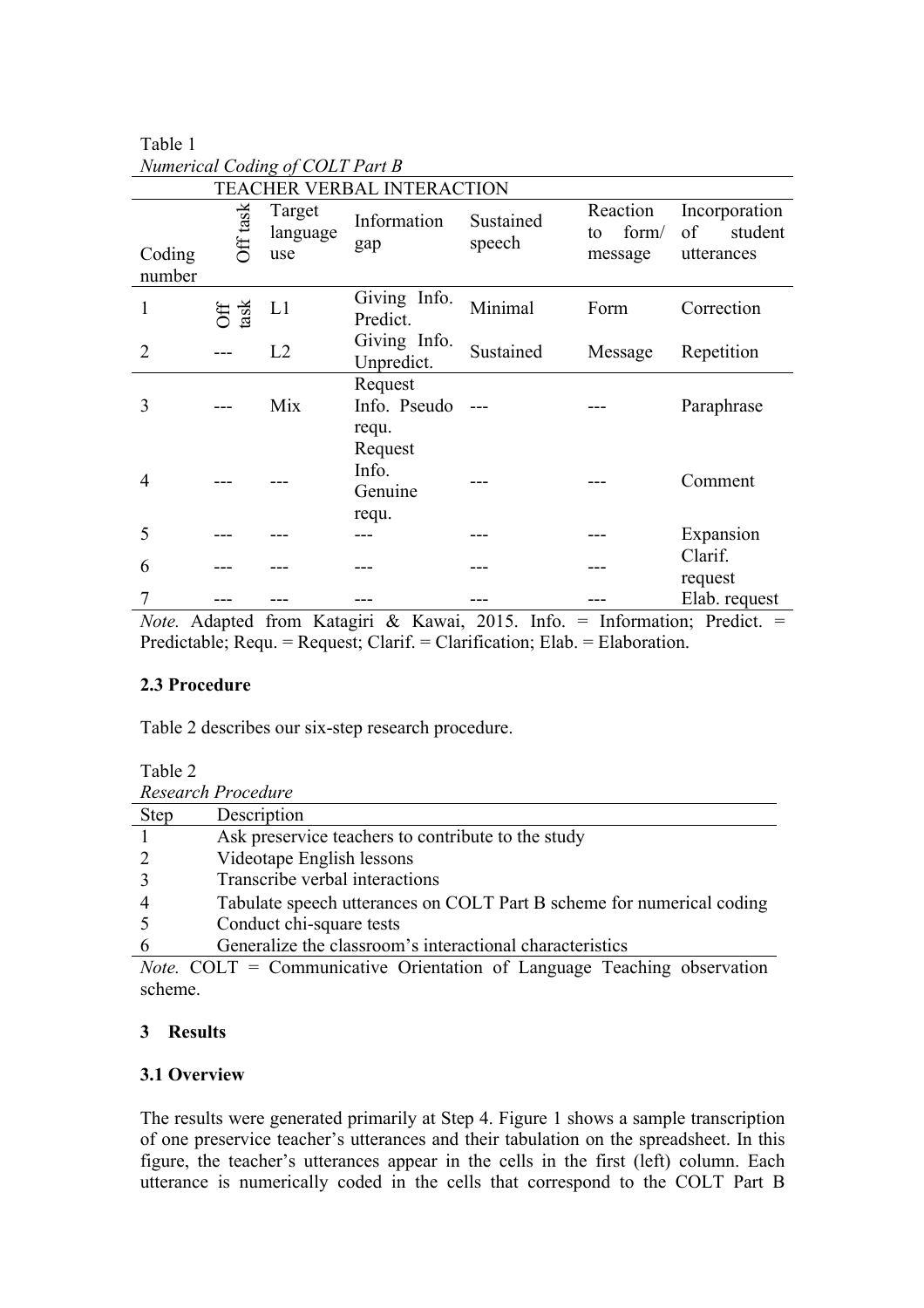categories. The numerical coding represents features in each category. For example, the first utterance (in the top cell of the first column) has 2 (representing L2, in this case English) under the language use category and 1 (representing "minimal") in the sustained speech category. These numbers are concatenated as 20100, which means that the preservice teacher utterance "Good morning, everyone" is coded "L2/minimal."

For ease of quantification of each category, the features in each category were numerically coded as explained in Section 2 above. The numerical coding results were then sorted into two groups by student grade (i.e., Year 7 and Year 8). We conducted chi-square tests to examine the differences between the Year 7 and Year 8 groups regarding the 18 features in the five categories used from the COLT Part B scheme. Eight features in three categories were found to exhibit statistically significant differences, as described below.

|                           |                                                           |                                         |                                                                   |                        |                                                   | <b>TEACHER VERBAL INTERACTION</b>  |                                                                     |                                             |                                                  |
|---------------------------|-----------------------------------------------------------|-----------------------------------------|-------------------------------------------------------------------|------------------------|---------------------------------------------------|------------------------------------|---------------------------------------------------------------------|---------------------------------------------|--------------------------------------------------|
|                           |                                                           |                                         |                                                                   | Off task               | <b>Target</b><br>language<br>use                  | <b>Information</b><br>gap          | <b>Sustained</b><br>speech                                          | <b>Reaction</b> to<br>form/<br>message      | <b>Incorporation</b><br>of student<br>utterances |
|                           |                                                           |                                         | Coding<br>number                                                  |                        |                                                   |                                    |                                                                     |                                             |                                                  |
|                           |                                                           |                                         | $\mathbf{1}$                                                      | Off task               | L1                                                | Giving Info.<br>Predict.           | Minimal                                                             | Form                                        | Correction                                       |
|                           |                                                           |                                         | $\bf{2}$<br>$\mathbf{3}$<br>$\overline{\mathbf{4}}$<br>$\sqrt{5}$ | u.<br>$\cdots$<br><br> | L2<br>Mix<br>$\cdots$<br>$\overline{\phantom{a}}$ | Giving Info.<br>Request<br>Request | Sustained<br>$\cdots$<br>$\overline{\phantom{a}}$<br>$\overline{a}$ | Message<br>$\cdots$<br>$\ldots$<br>$\cdots$ | Repetition<br>Paraphrase<br>Comment<br>Expansion |
|                           |                                                           |                                         | 6                                                                 | $\sim$                 | $\sim$                                            | $\overline{\phantom{a}}$           | $\overline{\phantom{a}}$                                            | $\overline{\phantom{a}}$                    | Clarif. request                                  |
| T (Instructor) / S        | Utterances (Teacher and student<br>speech)                | <b>Teacher coding</b><br>representation | $\overline{7}$                                                    |                        | $\overline{\phantom{a}}$                          |                                    | ---                                                                 | $---$                                       | Elab. request                                    |
| $\langle t \rangle$       | Good morning, everyone.                                   | 201000                                  |                                                                   |                        | $\overline{2}$                                    |                                    | $\mathbf{1}$                                                        |                                             |                                                  |
| $\langle$ sts $\rangle$   | Good morning, Ms.Sato.                                    | $\overline{0}$                          |                                                                   |                        |                                                   |                                    |                                                                     |                                             |                                                  |
| $\langle t \rangle$       | How are you today? $\langle \rangle$                      | 241000                                  |                                                                   |                        | $\overline{2}$                                    | $\overline{4}$                     | $\mathbf{1}$                                                        |                                             |                                                  |
| <sts overlap="yes"></sts> | I'm fine.                                                 | 0                                       |                                                                   |                        |                                                   |                                    |                                                                     |                                             |                                                  |
| <sts overlap="yes"></sts> | I'm sleepy.                                               | 0                                       |                                                                   |                        |                                                   |                                    |                                                                     |                                             |                                                  |
| $\langle t \rangle$       | How are you today?                                        | 241000                                  |                                                                   |                        | $\overline{2}$                                    | $\overline{4}$                     | $\mathbf{1}$                                                        |                                             |                                                  |
| $\langle$ sts $\rangle$   | I'm fine.                                                 | $\overline{0}$                          |                                                                   |                        |                                                   |                                    |                                                                     |                                             |                                                  |
| $\langle$ sts $\rangle$   | I'm sleepv.                                               | $\overline{0}$                          |                                                                   |                        |                                                   |                                    |                                                                     |                                             |                                                  |
| $\langle t \rangle$       | Fine, sleepy                                              | 201202                                  |                                                                   |                        | $\overline{2}$                                    |                                    | $\mathbf{1}$                                                        | $\overline{2}$                              | $\overline{2}$                                   |
| $\langle t \rangle$       | So, did you enjoy yesterday?                              | 1211200                                 |                                                                   | $\mathbf{1}$           | $\overline{2}$                                    | $\mathbf{1}$                       | $\mathbf{1}$                                                        | $\overline{2}$                              |                                                  |
| $\langle t \rangle$       | Did you enjoy? $\langle \rangle$                          | 1211200                                 |                                                                   | $\blacksquare$         | $\overline{2}$                                    | $\mathbf{1}$                       | $\mathbf{1}$                                                        | $\overline{2}$                              |                                                  |
| $\langle t \rangle$       | So, this is first period. $\langle /t \rangle$            | 201000                                  |                                                                   |                        | $\overline{2}$                                    |                                    |                                                                     |                                             |                                                  |
| $\langle t \rangle$       | So, let's enjoy English class, okay? $\langle /t \rangle$ | 201000                                  |                                                                   |                        | $\overline{2}$                                    |                                    |                                                                     |                                             |                                                  |
| $\langle t \rangle$       | So, first, what's the date today? $\langle /t \rangle$    | 211000                                  |                                                                   |                        | $\overline{2}$                                    | $\mathbf{1}$                       |                                                                     |                                             |                                                  |
| $\langle t \rangle$       | What's the date today? $\langle /t \rangle$               | 211000                                  |                                                                   |                        | $\overline{2}$                                    | $\mathbf{1}$                       | $\blacksquare$                                                      |                                             |                                                  |
| <sts overlap="yes"></sts> | It's September 23rd.                                      | 0                                       |                                                                   |                        |                                                   |                                    |                                                                     |                                             |                                                  |
| <t overlap="yes"></t>     | It's September 23rd.                                      | 211102                                  |                                                                   |                        | $\sqrt{2}$                                        | $\mathbf{1}$                       | $\mathbf{1}$                                                        | 1                                           | $\overline{2}$                                   |
| $\langle t \rangle$       | Yes, September 23rd.                                      | 211102                                  |                                                                   |                        | $\overline{2}$                                    | $\mathbf{1}$                       | $\mathbf{1}$                                                        | $\overline{1}$                              | $\overline{2}$                                   |
| $\langle t \rangle$       | Okay, what'swhat day is it today? $\langle /t \rangle$    | 211000                                  |                                                                   |                        | $\overline{\mathbf{2}}$                           | $\mathbf{1}$                       | 1                                                                   |                                             |                                                  |
| $\langle t \rangle$       | What day is it today?                                     | 211000                                  |                                                                   |                        | $\overline{2}$                                    | $\mathbf{1}$                       | $\mathbf{1}$                                                        |                                             |                                                  |
| <sts ovrlap="yes"></sts>  | It's Friday.                                              | $\overline{0}$                          |                                                                   |                        |                                                   |                                    |                                                                     |                                             |                                                  |
| <t overlap="yes"></t>     | It's Friday.                                              | 211102                                  |                                                                   |                        | $\overline{2}$                                    | $\mathbf{1}$                       | $\mathbf{1}$                                                        | $\mathbf{1}$                                | $\overline{2}$                                   |
| $\langle t \rangle$       | Yes, it's Friday.                                         | 211102                                  |                                                                   |                        | $\overline{2}$                                    | $\mathbf{1}$                       | $\mathbf{1}$                                                        | $\mathbf{1}$                                | $\overline{2}$                                   |
| $\langle t \rangle$       | Okay, Friday. $\langle /t \rangle$                        | 211000                                  |                                                                   |                        | $\overline{2}$                                    | $\mathbf{1}$                       | $\blacksquare$                                                      |                                             |                                                  |
| $\langle t \rangle$       | And look outside.                                         | 201000                                  |                                                                   |                        | $\overline{2}$                                    |                                    |                                                                     |                                             |                                                  |
| $\langle t \rangle$       | How is the weather now?                                   | 211000                                  |                                                                   |                        | $\overline{2}$                                    | $\mathbf{1}$                       | $\mathbf{1}$                                                        |                                             |                                                  |
| <sts overlap="yes"></sts> | It's rainy.                                               | $\overline{0}$                          |                                                                   |                        |                                                   |                                    |                                                                     |                                             |                                                  |
| <t overlap="yes"></t>     | It's $\langle /t \rangle$                                 | 201102                                  |                                                                   |                        | $\sqrt{2}$                                        |                                    | $\mathbf{1}$                                                        | $\mathbf{1}$                                | $\overline{2}$                                   |
| $\langle t \rangle$       | Yes, it's rainy.                                          | 211102                                  |                                                                   |                        | $\overline{2}$                                    | $\mathbf{1}$                       | $\mathbf{1}$                                                        | $\mathbf{1}$                                | $\overline{2}$                                   |
| $\langle t \rangle$       | Do you remember the last class?                           | 201000                                  |                                                                   |                        | $\overline{2}$                                    |                                    |                                                                     |                                             |                                                  |
| $\langle t \rangle$       | We learned about weather.                                 | 211000                                  |                                                                   |                        | $\overline{2}$                                    | $\mathbf{1}$                       | $\blacksquare$                                                      |                                             |                                                  |

*Figure 1*. Tabulated transcription sample (sorted) with numerical COLT Part B coding. Only the teacher utterances were extracted from the transcription. See the Appendix for a full sample with the students' utterances included.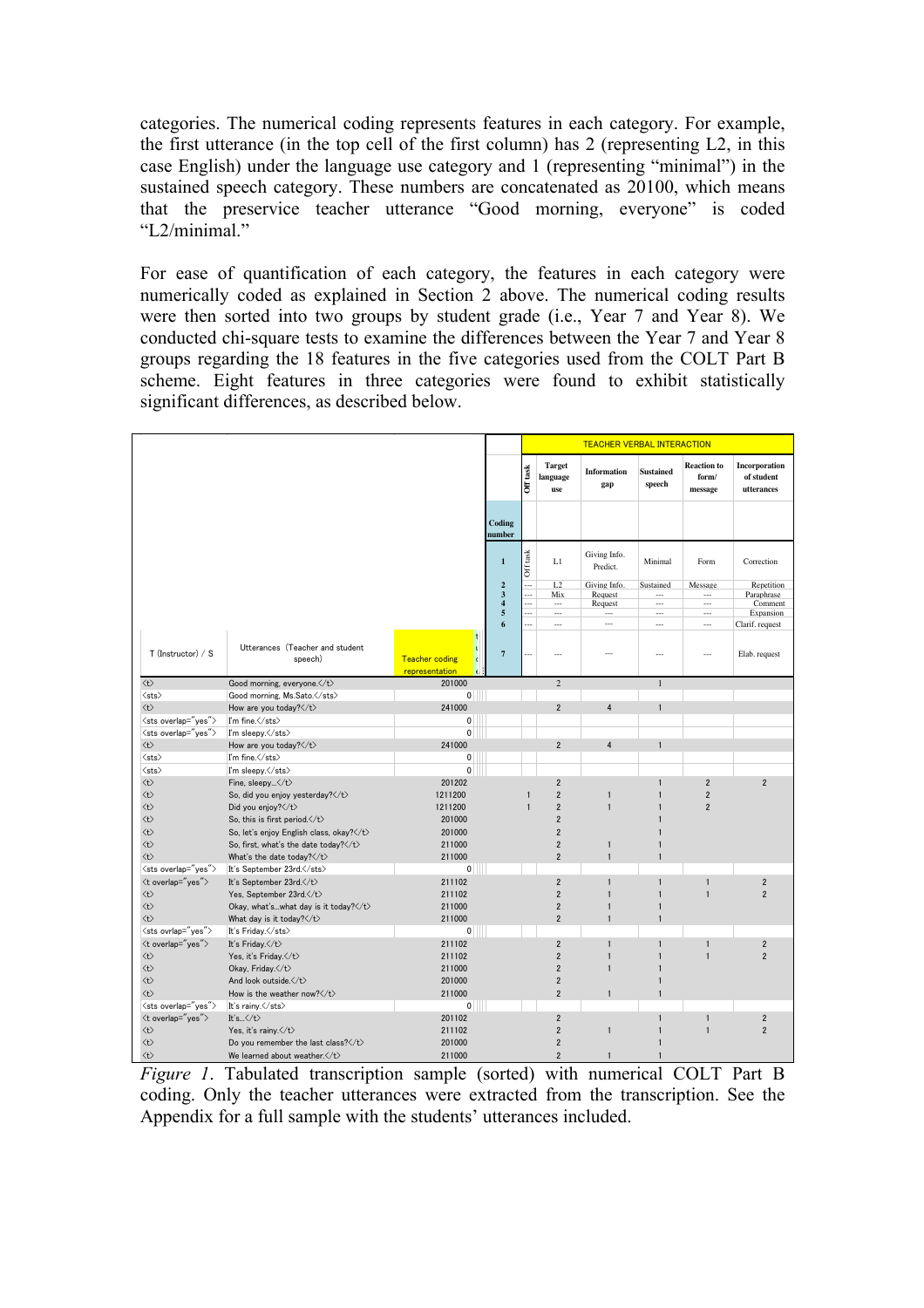## **3.2 Target language use**

The first category examined was *target language use*. This category contains three features: L1 (Japanese language in this study), L2 (English language), and Mix (mixture of both L1 and L2 observed in an utterance). We compared the number of utterances for the 14 preservice teachers (six for Year 7 students, eight for Year 8 students). Table 3 shows the results of the utterance summary and of the chi-square tests based on these utterances.

Preservice teachers' use of the target language seemed to be equally distributed between the Year 7 and Year 8 groups. The uses of L1, L2, and Mix ranged from 43.2% to 44.2%, 41.9% to 46.9%, and 9.9% to 13.8%, respectively. The chi-square tests yielded no significant results.

| Summary of Target Language Use and Chi-square Test Results |                                    |                    |                |              |  |  |  |  |  |
|------------------------------------------------------------|------------------------------------|--------------------|----------------|--------------|--|--|--|--|--|
|                                                            | Target language occurrences $(\%)$ |                    |                |              |  |  |  |  |  |
| Feature                                                    | Year 7 ( $n = 6$ )                 | Year 8 ( $n = 8$ ) | <i>p</i> value | M            |  |  |  |  |  |
| L1                                                         | 1,395(43.2)                        | 1,215(44.2)        | .5000          | 1,305(43.7)  |  |  |  |  |  |
| L2                                                         | 1,513(46.9)                        | 1,151(41.9)        | .3341          | 1,332(44.6)  |  |  |  |  |  |
| Mix                                                        | 319(9.9)                           | 380 (13.8)         | .2617          | 349.5 (11.7) |  |  |  |  |  |

*Notes.* Year 7 and Year 8 represent the first and second years in junior high school, respectively.  $L1 = \text{Japanese}$ ;  $L2 = \text{English}$ .

## **3.3 Information gap**

Table 3

Table 4

The second COLT Part B category examined was *information gap*. Table 4 shows the results. As the first column shows, this category consists of two parts: *giving information* (utterances such as lecturing and answering questions) and *requesting information* (utterances that ask questions to check the students' understanding and elicit responses from them). Furthermore, each of these two subcategories is classified into two features on the basis of whether the information given is predictable and whether the information requested is "pseudo" (i.e., meant to elicit already-known answers from the students) or genuinely pertinent to the discussion. Thus, the information gap category has four features.

| Summary of Information Gap and Chi-square Test Results |               |                                     |                    |                  |               |  |  |  |
|--------------------------------------------------------|---------------|-------------------------------------|--------------------|------------------|---------------|--|--|--|
|                                                        |               | Information gap occurrences $(\% )$ |                    |                  |               |  |  |  |
| Category                                               | Feature       | Year 7 ( $n = 6$ )                  | Year 8 ( $n = 8$ ) | $\boldsymbol{p}$ | M             |  |  |  |
| Give info.                                             | Predictable   | 1,038(44.4)                         | 1,131(54.9)        | .1817            | 1,084.5(49.3) |  |  |  |
|                                                        | Unpredictable | 941 (40.3)                          | 526(25.5)          | .0408            | 733.5(33.4)   |  |  |  |
| Request                                                | Pseudo        | 198 (8.5)                           | 228(11.1)          | .0800            | 213.0(9.7)    |  |  |  |
| info.                                                  | Genuine       | 160(6.8)                            | 176(8.5)           | .2066            | 168.0(7.6)    |  |  |  |
|                                                        |               |                                     |                    |                  |               |  |  |  |

*Summary of Information Gap and Chi-square Test Results*

*Notes*. Year 7 and Year 8 represent the first and second years in junior high school, respectively. Info. = information.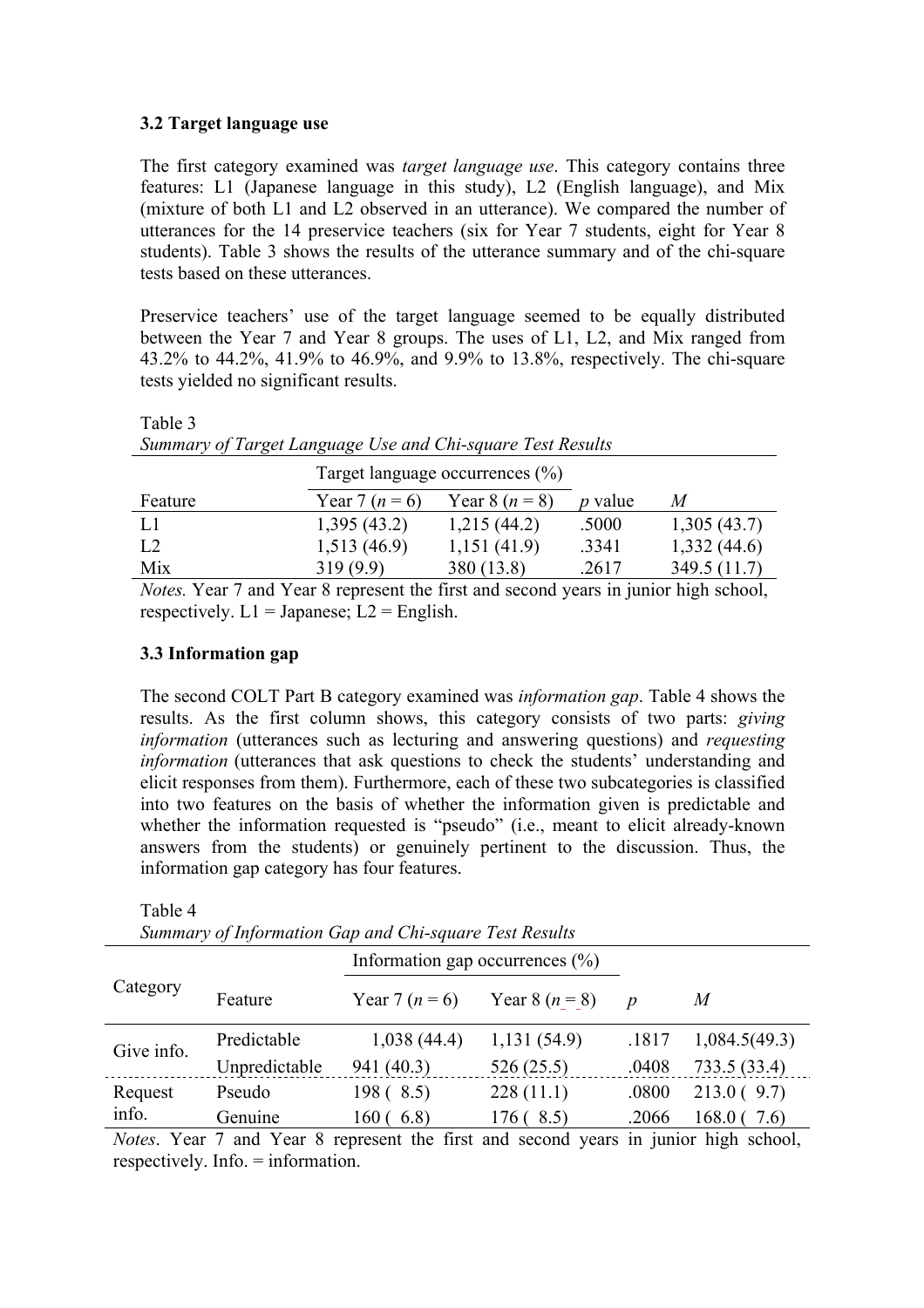Of the four features, *unpredictable* in the *giving information* category revealed a statistically significant difference on the chi-square test ( $p = .0408$ ), with Year 7 teachers giving a greater amount of unpredictable information. The other three features did not have statistically significant differences.

# **3.4 Sustained speech**

The third category examined, *sustained speech*, contains two features depending on the length of each utterance. *Minimal* speech ranges from one word up to two main clauses of sentences, whereas *sustained* speech refers to longer utterances consisting of at least three clauses or sentences. Table 5 summarizes the utterance count and the chi-square test results.

Most of the preservice teachers' utterances were coded as minimal (92.7% of Year 7 utterances and 83.0% of the Year 8 utterances). The chi-square test identified no significant difference between age groups regarding this statistic, but there was significantly more sustained speech in the Year 8 classes ( $p = .0320$ ). These results imply that preservice teachers are likely to adjust their speech in accordance with the higher student proficiency levels in Year 8 classes relative to Year 7 classes.

|           | Sustained speech occurrences $(\% )$ |                    |       |              |  |  |  |  |
|-----------|--------------------------------------|--------------------|-------|--------------|--|--|--|--|
| Feature   | Year 7 ( $n = 6$ )                   | Year 8 ( $n = 8$ ) |       | M            |  |  |  |  |
| Minimal   | 2,877(92.7)                          | 2,277(83.0)        | .2727 | 2,577 (88.2) |  |  |  |  |
| Sustained |                                      | 465 (17.0)         | .0320 | 346 (11.8)   |  |  |  |  |
|           |                                      |                    |       |              |  |  |  |  |

Table 5 *Summary of Sustained Speech and Chi-square Test Results*

*Note*. Year 7 and Year 8 represent the first and second years in junior high school, respectively.

## **3.5 Reaction to form/message**

The next category examined was *reaction to form or message*. This category distinguishes two features that signify whether language teachers are focusing on the form of the language they are teaching or the message that the language conveys in communication. Form refers to "the linguistic form (grammar, vocabulary, pronunciation)" and *message* to "the meaning/content of the preceding utterances" (Spada & Fröhlich, 1995, p. 23). Table 6 summarizes the occurrences of the two features and the chi-square test results.

Table 6 *Summary of Reaction to Form/Message and Chi-square Test Results* Reaction to form/message occurrences (%) Feature Year 7 ( $n = 6$ ) Year 8 ( $n = 8$ ) p M Form 1,026 (66.6) 1,011 (73.2) .4648 1,018.5

Message 515 (33.4) 371 (26.8) .2175 443 (30.3) *Note*. Year 7 and Year 8 represent the first and second years in junior high school, respectively.

 $(69.7)$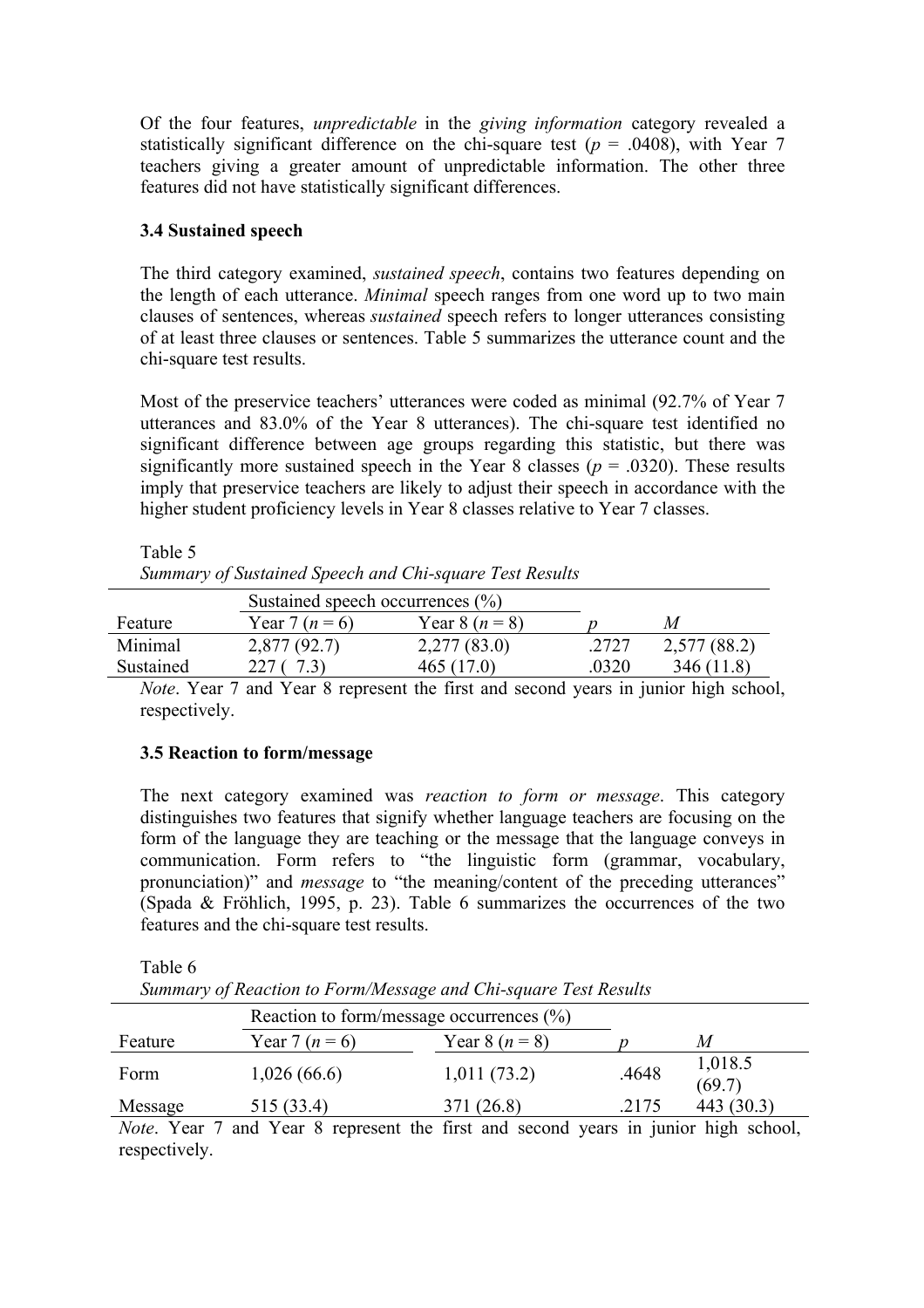The chi-square tests showed no significant difference between Year 7 and Year 8 teachers regarding either form or message. The mean usage percentages were 69.7% for form and 30.3% for message. The preservice teachers focused twice as much on form as on message when teaching Year 7 students, and this ratio became even more imbalanced in Year 8.

#### **3.6 Incorporation of student utterances**

The final category examined was *incorporation of student utterances*. This category contains seven features that describe how teachers react to the preceding student utterances. Table 7 shows the utterance count for each feature and the chi-square results, which reveal significant differences for all seven features except *correction* (*p*  $=$  .1124). The six features with significant differences were *repetition* ( $p = .0000$ ), *paraphrase* ( $p = .0261$ ), *comment* ( $p = .0280$ ), *expansion* ( $p = .0000$ ), *clarification request* ( $p = .0059$ ), and *elaboration request* ( $p = .0000$ ). Among these six features, only clarification requests decreased from Year 7 to Year 8; the other five features had significant increases.

Table 7

| Occurrences of incorporation<br>of student utterances $(\% )$ |                    |                    |       |              |  |  |  |
|---------------------------------------------------------------|--------------------|--------------------|-------|--------------|--|--|--|
| Feature                                                       | Year 7 ( $n = 6$ ) | Year 8 ( $n = 8$ ) | p     | M            |  |  |  |
| Correction                                                    | 790 (64.1)         | 840 (57.1)         | .1124 | 815.0(60.3)  |  |  |  |
| Repetition                                                    | 95 (7.7)           | 162(11.0)          | .0000 | 128.5(9.5)   |  |  |  |
| Paraphrase                                                    | 8 ( 0.6)           | 19(1.3)            | .0261 | 13.5(1.0)    |  |  |  |
| Comment                                                       | 291(23.6)          | 340(23.1)          | .0280 | 315.5 (23.4) |  |  |  |
| Expansion                                                     | 13(1.1)            | 45(3.1)            | .0000 | 29.0(2.1)    |  |  |  |
| Clarification                                                 |                    |                    | .0059 | 10.0(0.7)    |  |  |  |
| request                                                       | 16(1.3)            | 4(0.3)             |       |              |  |  |  |
| Elaboration request                                           | 6(0.5)             | 47 (3.2)           | .0000 | 26.5(2.0)    |  |  |  |

*Note*. Year 7 and Year 8 represent the first and second years in junior high school, respectively.

#### **4. Discussion**

The present study was guided by two research questions. Using the COLT Part B coding scheme, we quantified the utterances of preservice teachers as they taught demonstration lessons at a teaching practicum. We analyzed the preservice teachers' performance by student level (Year 7 or Year 8) and conducted chi-square tests. Where statistical differences are found between the two groups, we can conclude that these aspects of preservice teachers' verbal interactions with their students tend to change as students progress from Year 7 to Year 8. Where no statistical differences exist between student years, we can generalize interaction characteristics of the preservice teachers by drawing conclusions from the combined data for all 14 participants.

Therefore, the following sections address the research questions while remaining attentive to the existence (in eight features) or nonexistence (in 10 features) of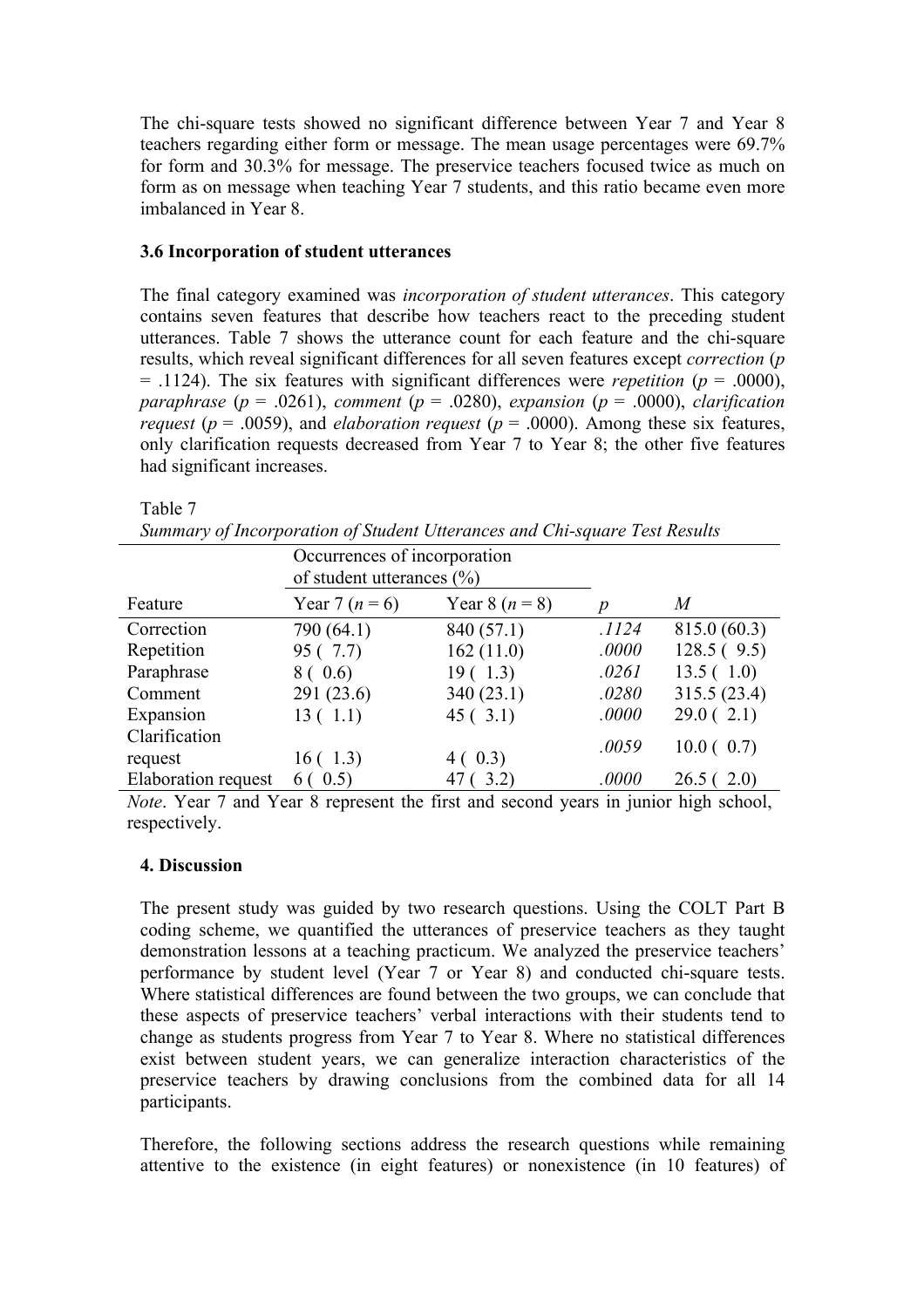statistical differences between student levels. Research question 1 is answered by the results in the last four categories of the COLT Part B scheme (Figure 1), which elucidate overall interactional characteristics of the preservice teachers; research question 2 is answered by the results in the first category, *target language use*.

*RQ1. What classroom verbal interactions do preservice teachers have with their students?*

For the features with non-significant differences, mean ratios derived from the utterances of all 14 teachers provide an overview of their verbal interactions. Seven features in four categories will be used to answer RQ1. Figures 2 through 5 depict the generalizations.

In the information gap category, only the feature on giving unpredictable information had significant differences between student years. Overall, half of the utterances were categorized as giving predictable information (Figure 2), meaning that the preservice teachers' utterances frequently consisted of lecturing, answering questions, and giving feedback. Asking questions totaled 17.3% of utterances.



*Figure 2.* Information gap interaction patterns of preservice teachers (Years 7 and 8) combined).

The preservice teachers were much more likely to provide information than to ask questions when speaking. However, they used significantly fewer unpredictable informational utterances when teaching Year 8 students, implying that the range of communication topics with that grade level was less wide.

Figure 3 shows the sustained speech characteristics of the preservice teachers. Minimal speech (i.e., utterances containing fewer than three main clauses or sentences) represented nearly 90% of all speech instances. However, the teachers incorporated sustained utterances more often with Year 8 students (Table 5), suggesting that they considered the development of longer discourses more achievable with this grade level.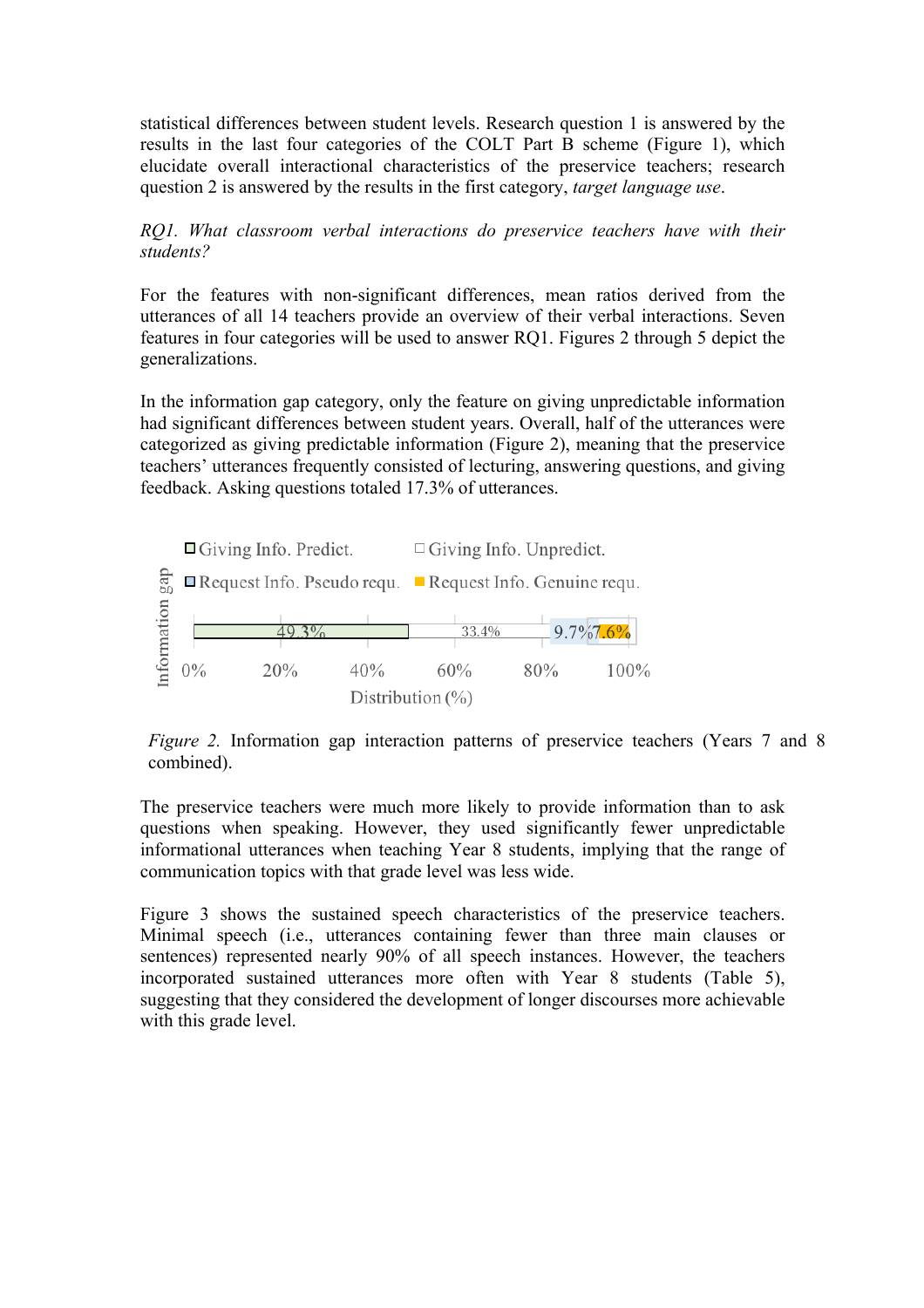

*Figure 3.* Sustained speech patterns of preservice teachers (Years 7 and 8 combined).



*Figure 4*. Reaction to form/message interaction patterns of preservice teachers (Years 7 and 8 combined).

Figure 4 shows the speech characteristics of the preservice teachers in the COLT scheme category of reaction to form or message. The two features in this category did not reveal statistically significant differences by grade level. Overall, the preservice teachers spent approximately 70% of their utterances teaching the form of the English language.

The final COLT category used to answer the first research question was the preservice teachers' *incorporation of student utterances* (Figure 5). This category stands out from the others because there were statistically significant differences between grade levels on six of the seven features.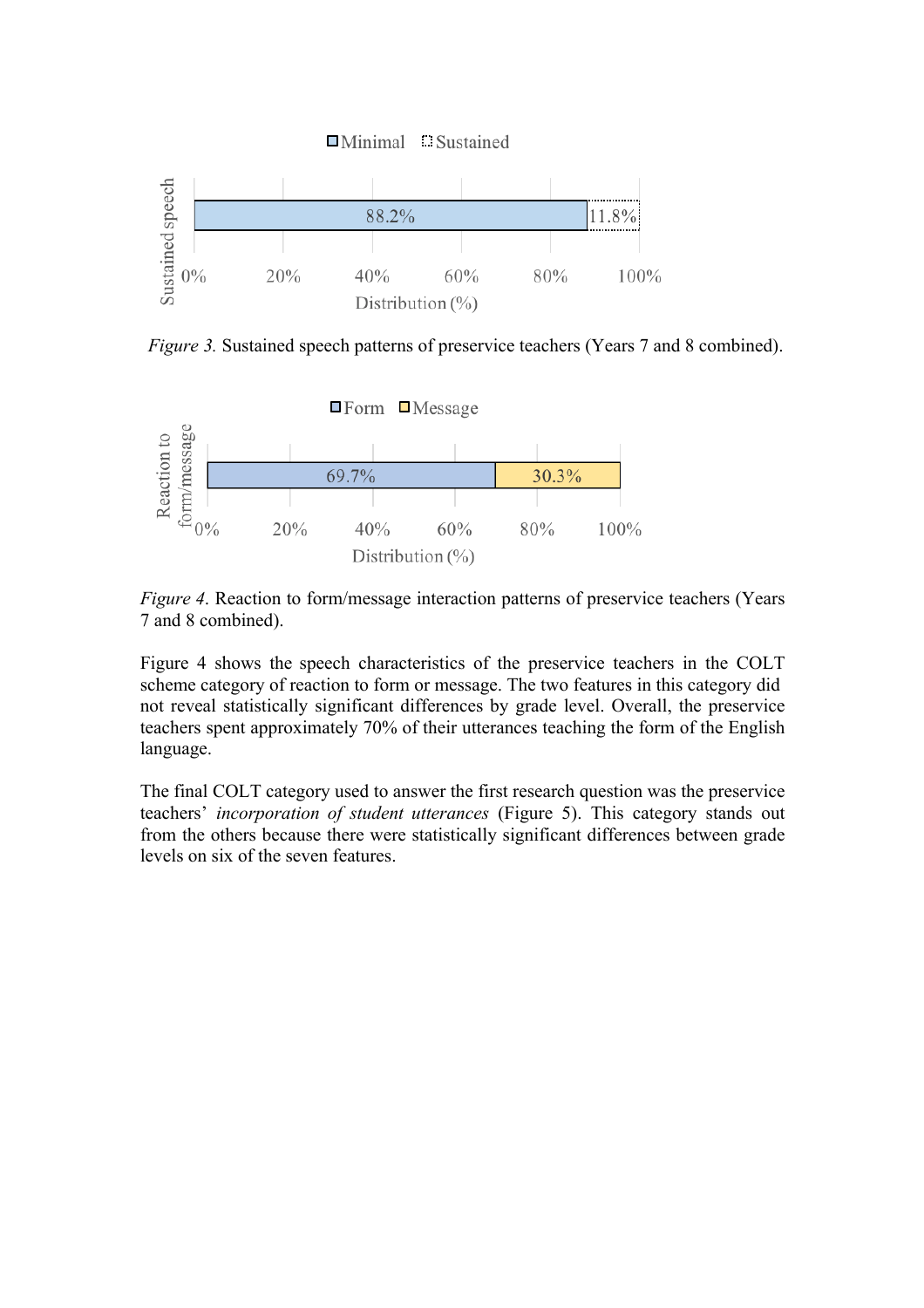

*Figure 5*. Patterns of *incorporation of student utterances* among preservice teachers (Years 7 and 8 combined).

Although occurrences of correction (60.3%) dominate this category, the other features present evidence of an increase in pedagogically beneficial interactions with Year 8 students. When teaching Year 8 students, preservice teachers (relative to those teaching Year 7 students) provided the following:

- (1) less unpredictable information,
- (2) more sustained speech,
- (3) more repetition in incorporation of student utterances,
- (4) more paraphrase,
- (5) more comment,
- (6) more expansion, and
- (7) more elaboration request.

All of these contribute to developing longer discourse, which reflects "increased development of learners' utterances in classroom conversation" (Spada & Fröhlich, 1995, p. 24).

When teaching Year 8 students, preservice teachers also communicated significantly fewer clarification requests, indicating that the clarity of students' utterances had improved beyond that of Year 7 students.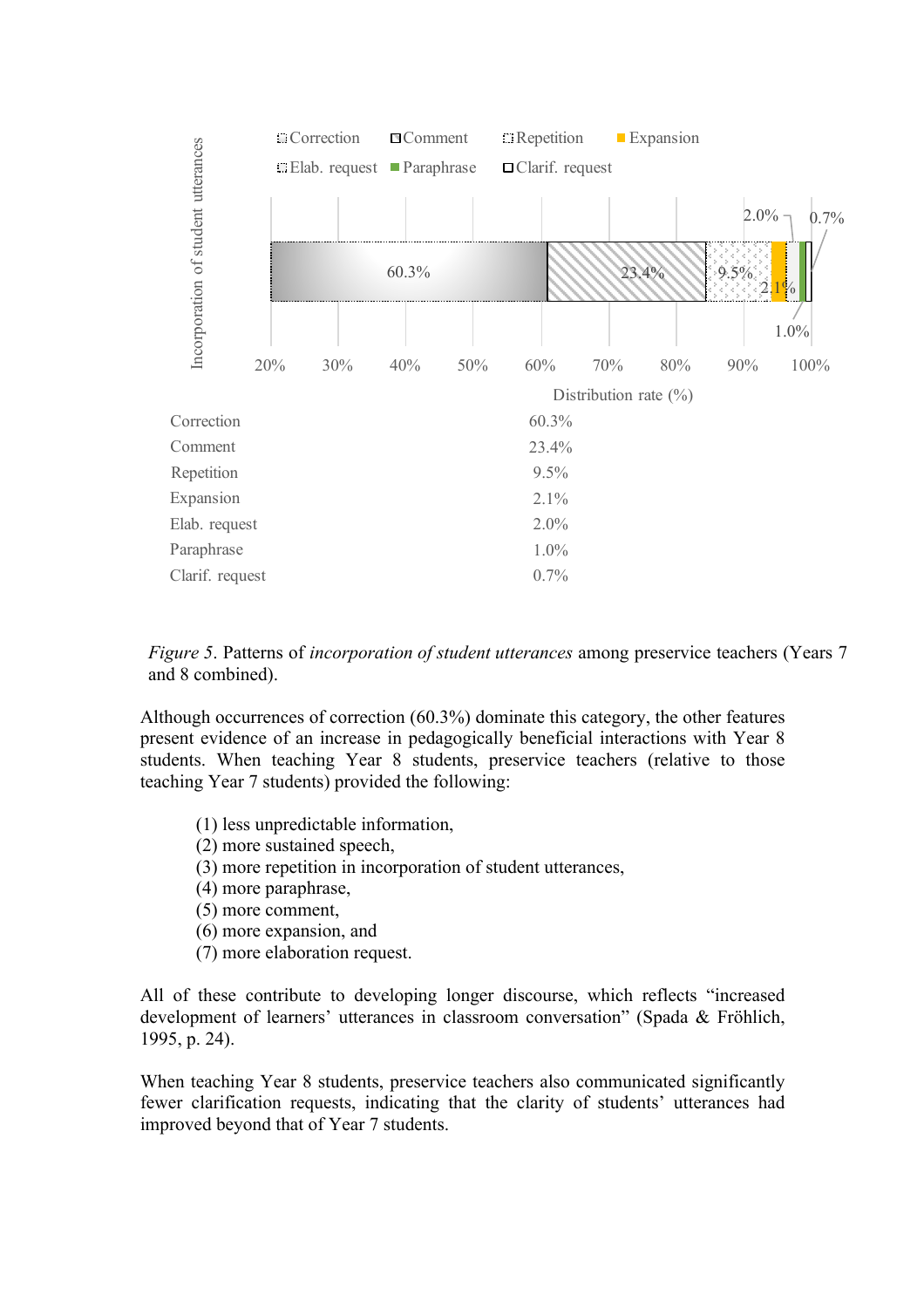In summary, we can answer the first research question by concluding that the preservice teachers adjusted their interactional patterns with the students to develop longer classroom discourse, partly by incorporating student utterances that preceded the preservice teachers' utterances. However, the preservice teachers are prone to focusing more on form and on predictable features so that their students can acquire aspects of the English language, rather than trying to engage in more realistic communicative interactions typified by genuine questions and the delivery of unpredictable information. They tend to rely more heavily on stylized exchanges than on original discussion of real-life topics.

### *RQ2. How much do preservice teachers use the target language (L2) when teaching English?*

Table 3 did not show any significant differences in language use patterns between the Year 7 and Year 8 preservice teachers. Thus, we can answer this research question by examining the overall percentages, presented in Figure 6.



*Figure 6*. Ratios of language use of the preservice teachers.

The two languages were used almost equally: 43.7% for Japanese and 44.6% for English. This proportion of L2 use is less than the 63.6% ratio reported in the literature (Katagiri, 2016). Even if all the mixed utterances could be developed into the entire use of L2, the L2 use percentage would be only 56.3%, still well below the typical practice of in-service teachers.

## **4. Conclusion**

## **4.1 Implications for pedagogy**

On the basis of the study findings, we propose that to empower non-native preservice teachers of English, particularly those planning to teach students in Years 7 and 8, it is important to encourage them to take the following steps:

(1) increase the number of utterances providing unpredictable information,

(2) adjust utterances to more sustained ones,

(3) focus more on the message rather than on form, and

(4) incorporate student utterances such as paraphrase, expansion, clarification requests, and elaboration.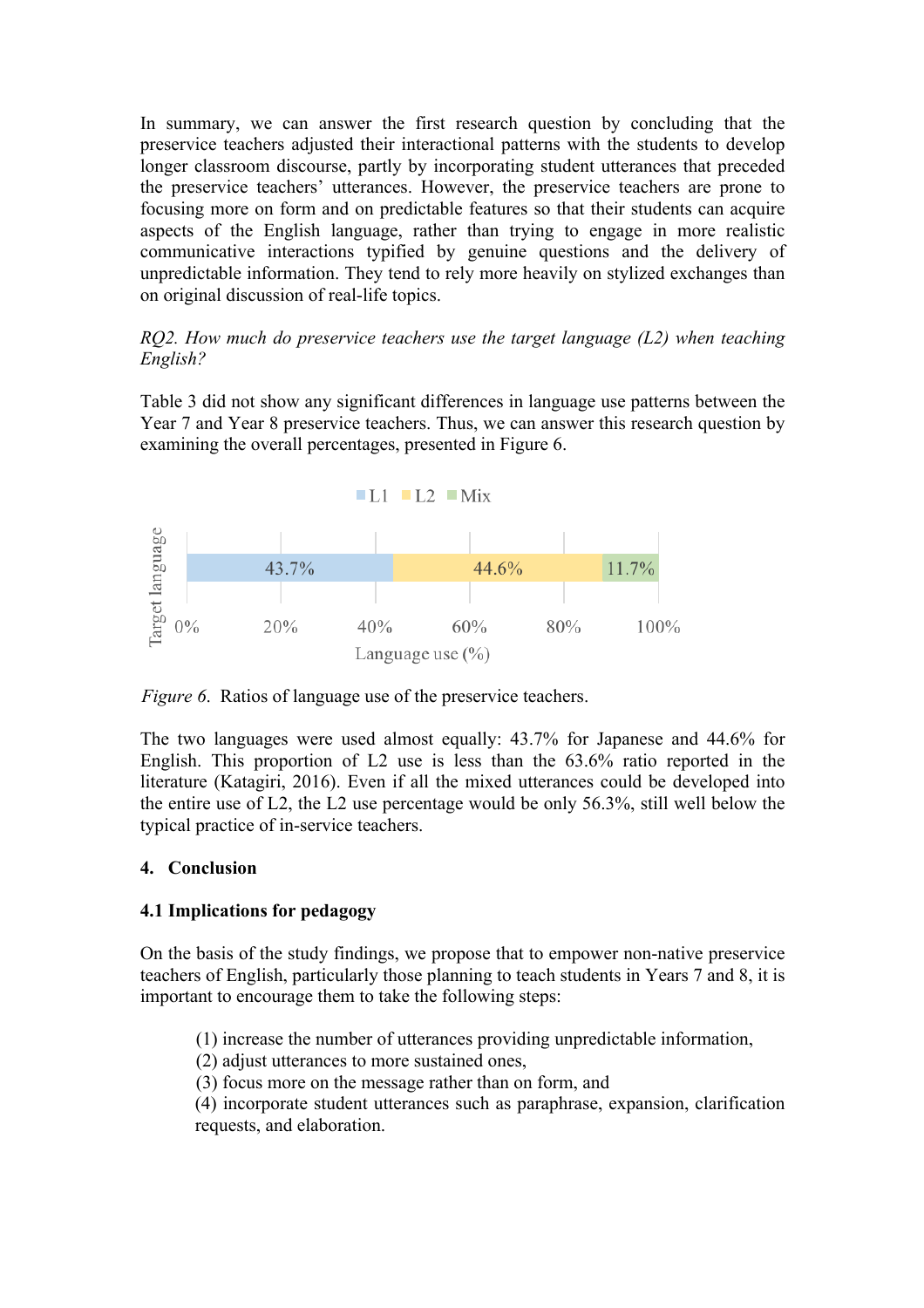Preservice teachers should also be encouraged to use L2 more heavily to generate more student responses in the target language. The steps above will be beneficial to non-preservice teachers of English in enhancing the potential to teach principally in English when we envisage that the next course of study will mandate the use of L2 (English) as a means of instruction even in junior high schools.

# **4.2 Limitations**

The present research has at least three limitations. First, the study covered only the first two years of junior high school. It would have been helpful to collect data from participants teaching Year 9, the final year of junior high school, as well. The lack of Year 9 data limits our ability to generalize from the preservice teachers' English classroom utterances.

The second limitation relates to the reliability of the data. We assumed that all the participants taught virtually the same portion of the English language textbooks because they attended their teaching practicum at roughly the same time during the school year, that is, between late August and the end of September. However, since the preservice teachers completed their practicum at various junior high schools, the materials might not have been identical, and this variation may possibly have affected their choice of language and other aspects of their interaction with students.

Third, the participants' teaching styles may have varied. We can safely assume that all the junior high schools where they performed their practice teaching were subject to the government-mandated course of study. However, since preservice teachers are usually supervised by in-service mentors, each mentor may have influenced the specific ways in which the preservice teachers taught—for example, with regard to target language use or the application of teaching styles such as task-based, grammarbased, and communication-based styles. It was not possible for us to control for these variables.

## **4.3 Further research**

In the future, we intend to continue collecting classroom data from preservice teachers, especially those working with Year 9 students. Our ongoing accumulation of English classroom discourse data will enable us to generalize more broadly with regard to preservice teachers' classroom speech characteristics.

Second, since analyzing classroom speech involves transcribing both teacher and student utterances, the transcribed data could be compiled into a preservice English teacher classroom corpus. Creating a spoken corpus consisting of classroom data from non-native preservice teachers of English in Japan would provide useful information for researchers, teacher trainers, and policymakers in this country. This would be a time-consuming effort, but we consider it justifiable because of its potential value.

Finally, although the RQ2 did not focus on the L1 use, it could be useful to analyze the L1 speech of the preservice teachers. One possible procedure to conduct such research has been inspired by Katagiri (2016), who argued for the feasibility of increasing L2 use in foreign language classes by making broader use of L1 translated into L2. If we examine the preservice teachers' L1 by translating it into L2, we might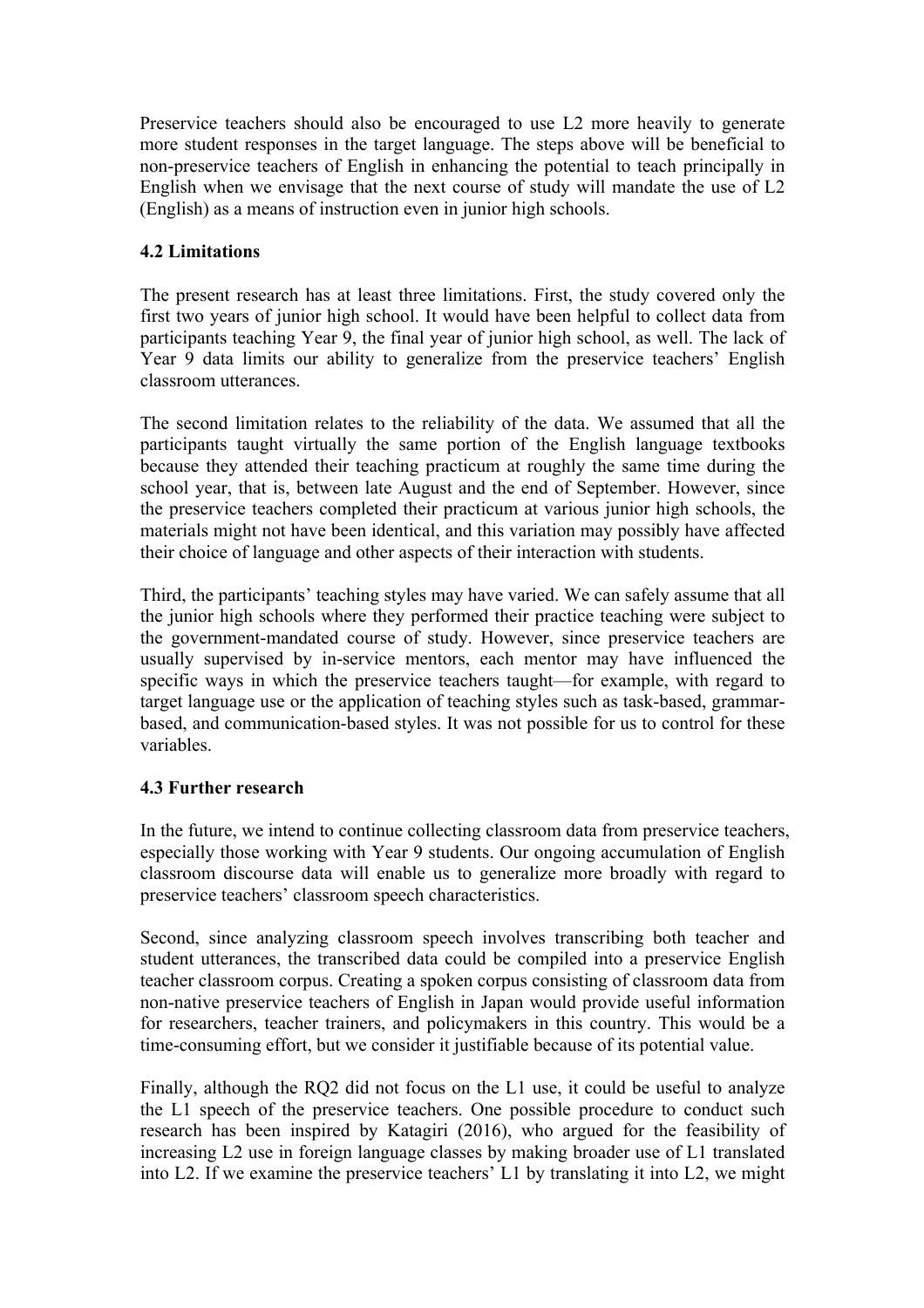find results similar to Katagiri's, which could also contribute to empowering preservice teachers and enhancing their ability to speak more extensively in L2 while teaching.

#### **Acknowledgments**

The authors are very grateful to the preservice teachers who allowed us to videotape their teaching demonstrations and use the transcriptions of their classroom utterances. The authors also would like to thank Enago (www.enago.jp) for the English language review. This research was supported in part by the Japan Society for the Promotion of Science (JSPS) KAKENHI Grant Number JP15K02778.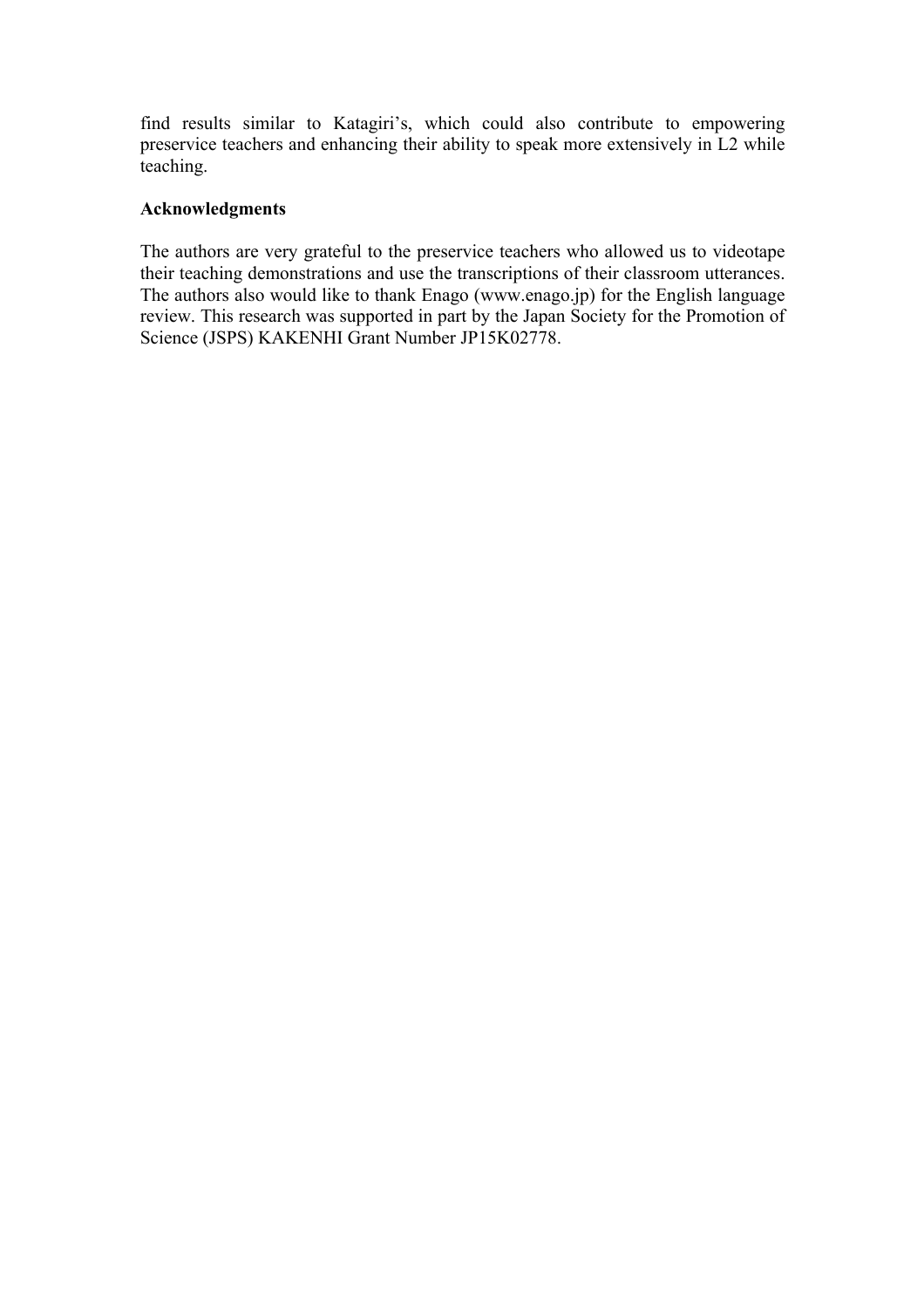#### **References**

Aoki, C., Ishizuka, H., Yokoyama, Y., Sakai, Y., & Kawai, Y. (2008). *COLT Part B niyoru Komyunikeishon wo Shikoushita Eigo Puroguramu no Jyugyou Bunseki* [Analyses of English language classes that seek English communication programs]. *Research Bulletin of English teaching*, *5*, 1-25.

Flanders, N.A. (1970). Analyzing Teaching Behavior. New York: Addison-Wesley.

Ishizuka, H., & Ohnishi, A. (2016). Proceedings from ICERI 2016: *Freely Accessible Online Language Teacher Training Format*. Retrieved from https://library.iated.org/view/ISHIZUKA2016FRE

Katagiri, N. (2016). Feasibility of using translated middle school non-native instructor utterances in L2 lessons. *ARELE,* 27, 109-124.

Katagiri, N. & Kawai, G. (2015). Tabulating transcripts and coding on COLT Part B scheme to quantify classroom interaction analysis categories. *HELES JOURNAL, 14*, 23-41.

Ministry of Education, Culture, Sports, Science and Technology. (2003). Regarding the Establishment of an Action Plan to Cultivate "Japanese with English Abilities." Retrieved from http://www.gifu net.ed.jp/kyoka/eigo/CommunicativeEnglish/Regarding%20the%20Establishment% 0of%20an%20Action%20Plan%20to%20Cultivate%20%A1%C8Japanese%20with 20English%20Abilities%A1%C9.htm

Ministry of Education, Culture, Sports, Science and Technology. (2013). *Gurobaruka ni Taioushita Eigo Kyoiku Kaikaku Jisshikeikaku* [English education reform plan corresponding to globalization]. Retrieved from http://www.mext.go.jp/b\_menu/houdou/25/12/\_\_icsFiles/afieldfile/2013/ 12/17/1342458\_01\_1.pdf

Ministry of Education, Culture, Sports, Science and Technology. (2014). English education reform plan corresponding to globalization. Retrieved from http://www.mext.go.jp/en/news/topics/detail/\_\_icsFiles/afield file/2014/01/23/1343591\_1.pdf

Ministry of Education, Culture, Sports, Science and Technology. (2017). *Heisei 28 Nendo Eigo Kyoiku Jisshi Jokyo Chosa (Chugakko) No Kekka* [Results of English language education progress report on junior high schools]. Retrieved from http://www.mext.go.jp/component/a\_menu/education/ detail/ icsFiles/afieldfile/2017/04/07/1384236\_03.pdf

Sinclair, J. M., & Coulthard, M. (1975). *Towards an analysis of discourse: The English used by teachers and pupils*. Oxford: Oxford University Press.

Spada, N., & Fröhlich, M. (1995). *COLT Communicative Orientation of Language Teaching observation scheme, coding conventions and applications*. Sydney: Macquarie University.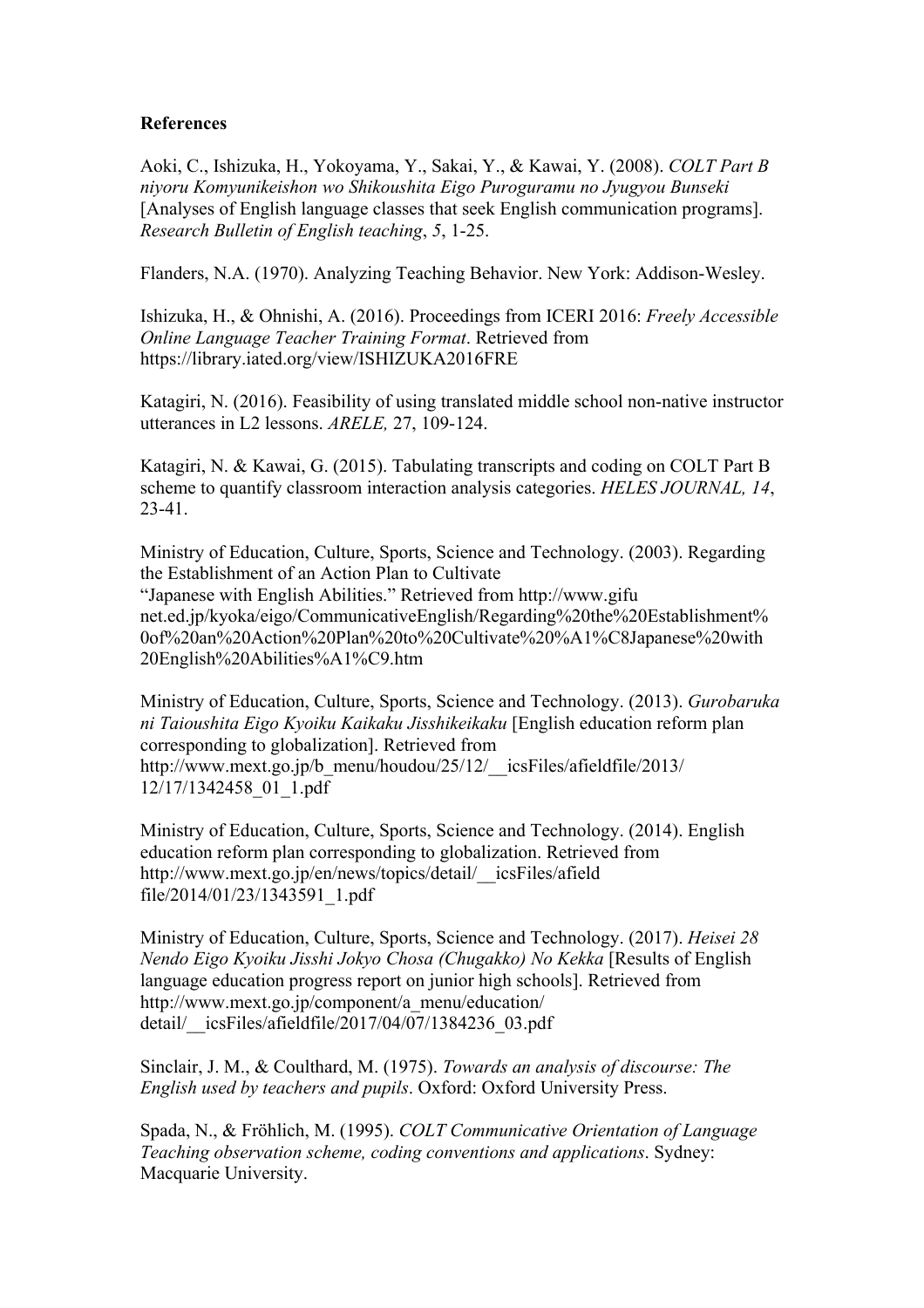Walsh, S. (2006). *Investigating classroom discourse*. New York: Routledge.